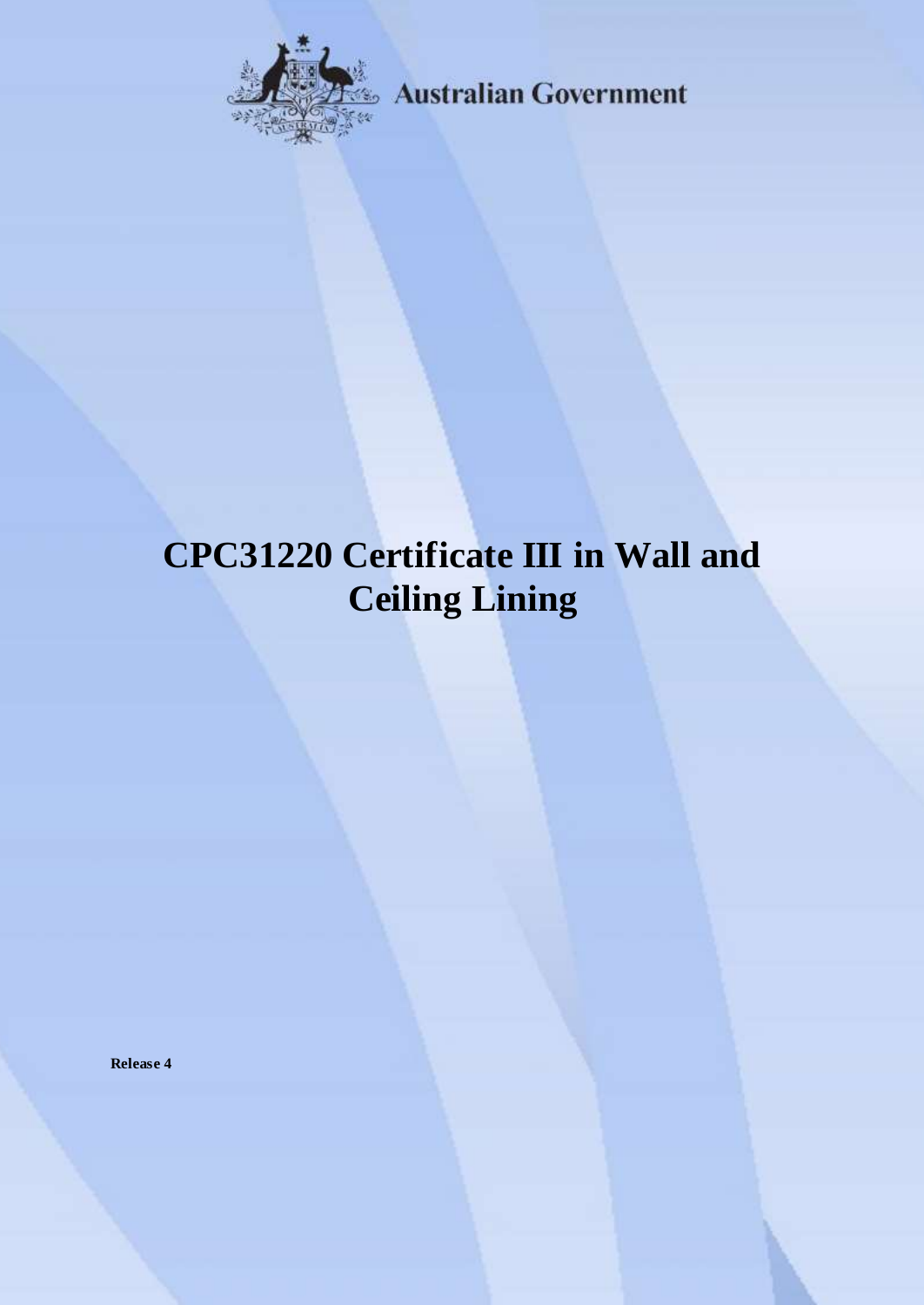### **CPC31220 Certificate III in Wall and Ceiling Lining**

### **Modification History**

Release 4 This version first released with CPC Construction, Plumbing and Services Training Package Release 6.4. Prerequisite requirement asterisk removed from CPCCPB3027 Install ceiling

insulation products in packaging rules.

Release 3 This version first released with CPC Construction, Plumbing and Services Training Package Release 6.3.

> Unit CPCCOM2001 Read and interpret plans and specifications marked with an asterisk as a prerequisite requirement must be met.

Release 2 This version first released with CPC Construction, Plumbing and Services Training Package Release 6.1.

> Unit code corrected in elective list: CPCSHP3007 Install prefabricated internal shopfitting units to CPCSHP3007 Install prefabricated internal shopfitting units.

Release 1 This version first released with CPC Construction, Plumbing and Services Training Package Release 5.0.

> Supersedes and is equivalent to CPC31211 Certificate III in Wall and Ceiling Lining. Updated to meet the Standards for Training Packages.

# **Qualification Description**

This qualification provides a trade outcome in wall and ceiling lining for residential and commercial construction work. The qualification has core unit of competency requirements that cover common skills for the construction industry, as well as the specialist field of work wall and ceiling liner. Wall and ceiling liners apply and fix linings for non-structural walls and ceilings.

Occupational titles may include:

- Wall and ceiling liner
- Drywaller
- Plasterer.

State and territory jurisdictions may have different licensing, legislative, regulatory or certification requirements. Relevant state and territory regulatory authorities should be consulted to confirm those requirements.

This qualification is suitable for an Australian apprenticeship pathway.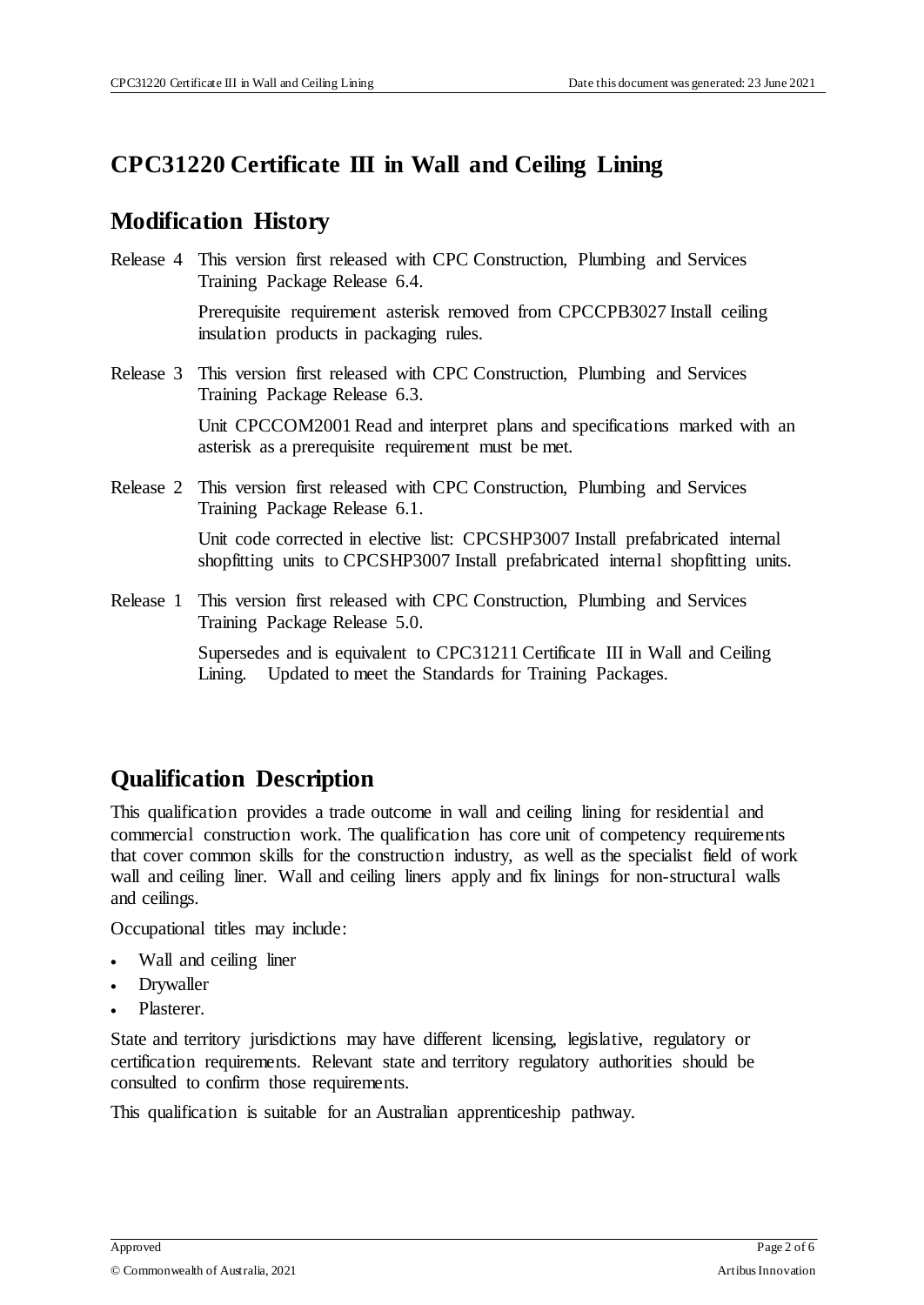Completion of the general construction induction training program, specified in the Safe Work Australia model *Code of Practice: Construction Work*, is required by anyone carrying out construction work. Achievement of *CPCCWHS1001 Prepare to work safely in the construction industry* meets this requirement.

### **Entry Requirements**

There are no entry requirements for this qualification.

# **Packaging Rules**

To achieve this qualification, the candidate must demonstrate competency in:

- 29 units of competency:
	- 22 core units
	- 7 elective units.

Electives must be selected as follows:

- all seven units from the electives listed below, or
- five units from the electives listed below, plus two units selected from any current training package or accredited course as long as they contribute to a valid, industry-supported vocational outcome, maintain the integrity of the AQF level of this qualification and do not duplicate the outcome of another unit used to achieve this qualification.

#### Prerequisite units

An asterisk (\*) against a unit code below indicates that there is a prerequisite requirement that must be met. Prerequisite unit(s) must be assessed before assessment of any unit of competency with an asterisk. Check the unit of competency for information on specific prerequisite requirements. All prerequisite requirements are packaged in the qualification.

#### **Core units**

| CPCCCA3014* | Construct and install bulkheads                               |  |  |
|-------------|---------------------------------------------------------------|--|--|
| CPCCCA3026* | Assemble partitions                                           |  |  |
| CPCCCM2012* | Work safely at heights                                        |  |  |
| CPCCOM1012  | Work effectively and sustainably in the construction industry |  |  |
| CPCCOM1013  | Plan and organise work                                        |  |  |
| CPCCOM1014  | Conduct workplace communication                               |  |  |
| CPCCOM1015  | Carry out measurements and calculations                       |  |  |
| CPCCOM2001* | Read and interpret plans and specifications                   |  |  |
|             |                                                               |  |  |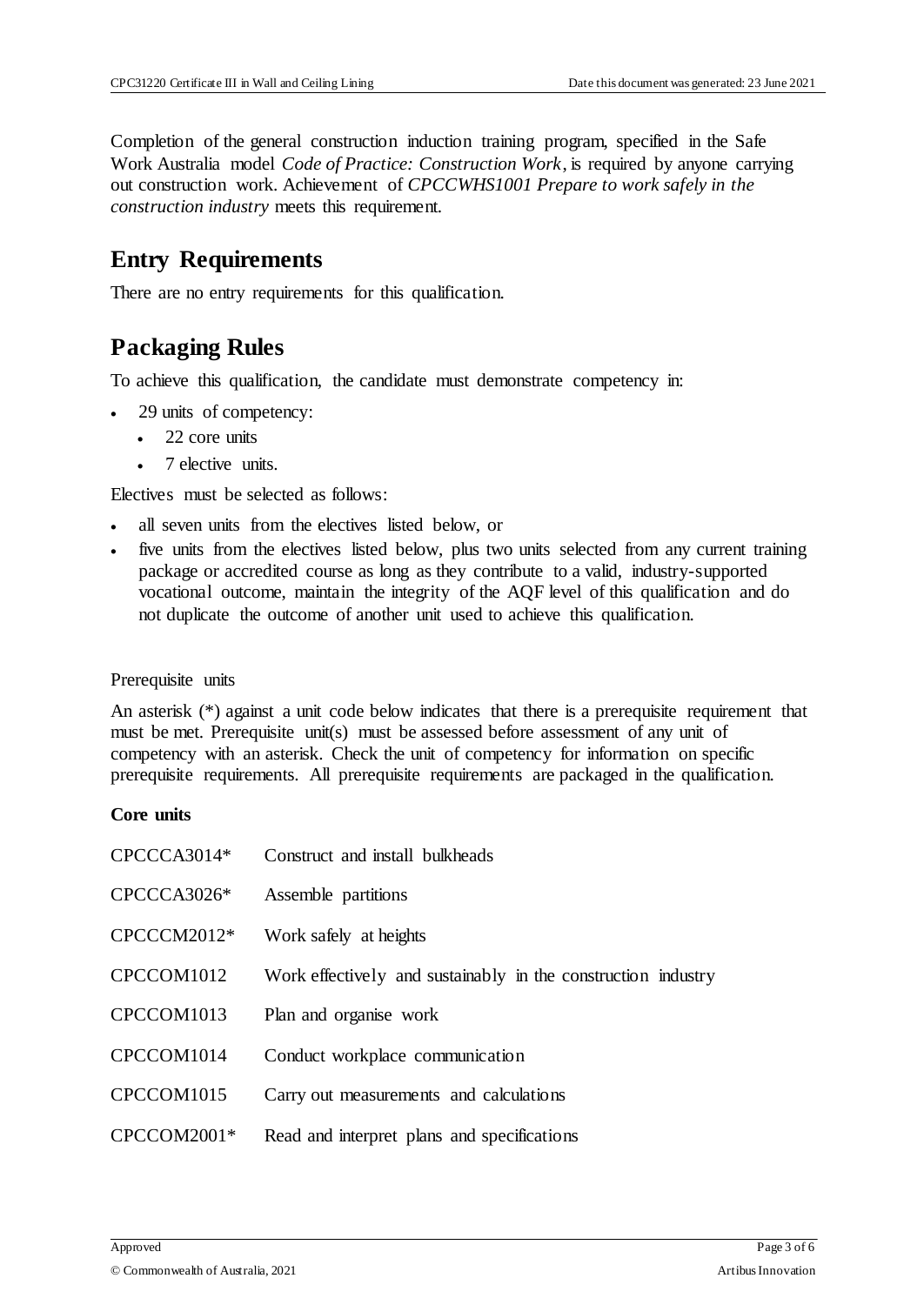- CPCCPB3001\* Fix standard plasterboard wall sheets
- CPCCPB3002\* Fix standard plasterboard ceiling sheets
- CPCCPB3003\* Fix battens
- CPCCPB3004\* Fix wet area sheets
- CPCCPB3005\* Fix ceiling sheets to external protected areas
- CPCCPB3006\* Fix fibre cement board
- CPCCPB3007\* Apply levels of finish standards to planning and inspection of own work
- CPCCPB3008\* Mix plastering compounds
- CPCCPB3009\* Finish plasterboard joints manually
- CPCCPB3010\* Manually sand plaster work
- CPCCPB3012\* Cut and fix paper-faced cornices
- CPCCWC3003\* Install dry wall passive fire-rated systems
- CPCCWC3004\* Install suspended ceilings
- CPCCWHS2001 Apply WHS requirements, policies and procedures in the construction industry

#### **Elective units**

BSBESB301 Investigate business opportunities BSBESB407 Manage finances for new business ventures CPCCCA3001\* Carry out general demolition of minor building structures CPCCCA3010\* Install windows and doors CPCCCM2006 Apply basic levelling procedures CPCCCM2007\* Use explosive power tools CPCCCM2008\* Erect and dismantle restricted height scaffolding CPCCCM3001 Operate elevated work platforms up to 11 metres CPCCPB3014\* Install bulk insulation and pliable membrane products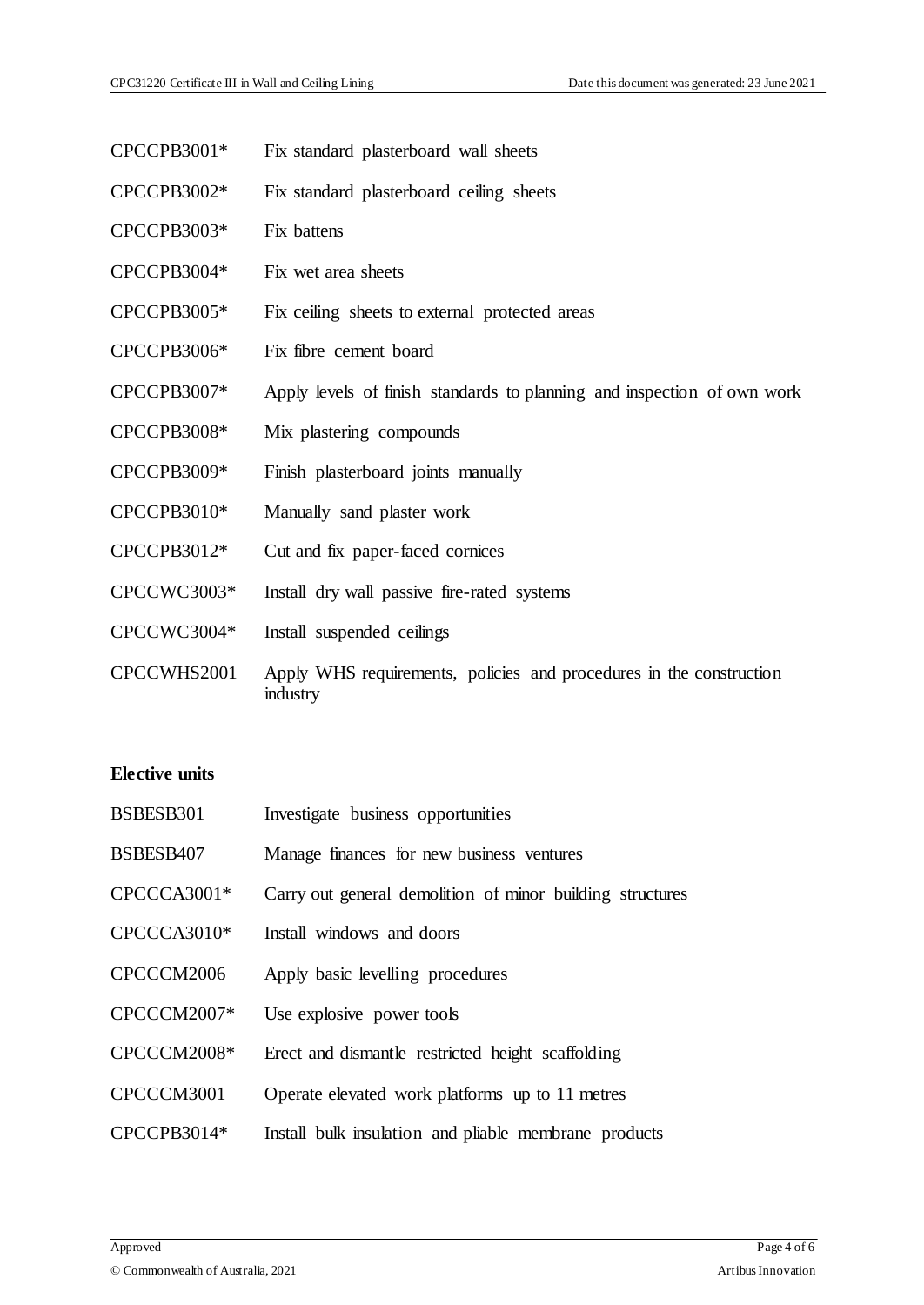- CPCCPB3015\* Install acoustic and thermal environmental protection systems
- CPCCPB3016\* Install and finish columns
- CPCCPB3017\* Rectify faults in drywall applications
- CPCCPB3018\* Use vacuum and electric sanding equipment to finish plaster work
- CPCCPB3019\* Inspect equipment for serviceability
- CPCCPB3020\* Match, mitre and install cast ornamental cornices
- CPCCPB3021\* Install and fix residential acoustic plaster products
- CPCCPB3022\* Use mechanical jointing equipment to finish joints
- CPCCPB3027 Install ceiling insulation products
- CPCCSP3003\* Apply trowelled texture coat finishes
- CPCCSP3005\* Install pre-cast decorative mouldings
- CPCCWC2001\* Complete penetrations and flashings
- CPCCWC3001\* Install and finish plasterboard and fibre cement sheeting to curved wall and ceiling substrates
- CPCCWC3002\* Install and finish plasterboard and fibre cement sheeting to arch substrates
- CPCSHP3007\* Install prefabricated internal shopfitting units

### **Qualification Mapping Information**

| <b>CPC</b> Construction,<br>Plumbing and<br><b>Services Training</b><br>Package 5.0 | CPC08<br>Construction,<br>Plumbing and<br><b>Services Training</b><br><b>Package</b> | Comments                                                                                                                                                   | <b>E/NE</b> |
|-------------------------------------------------------------------------------------|--------------------------------------------------------------------------------------|------------------------------------------------------------------------------------------------------------------------------------------------------------|-------------|
| CPC31220<br>Certificate III in<br>Wall and Ceiling<br>Lining                        | CPC31211<br>Certificate III in Wall<br>and Ceiling Lining                            | Supersedes and is equivalent to<br>CPC31211 Certificate III in Wall and<br>Ceiling Lining.<br>Updated to meet the Standards for<br>Training Packages 2012. | Е           |